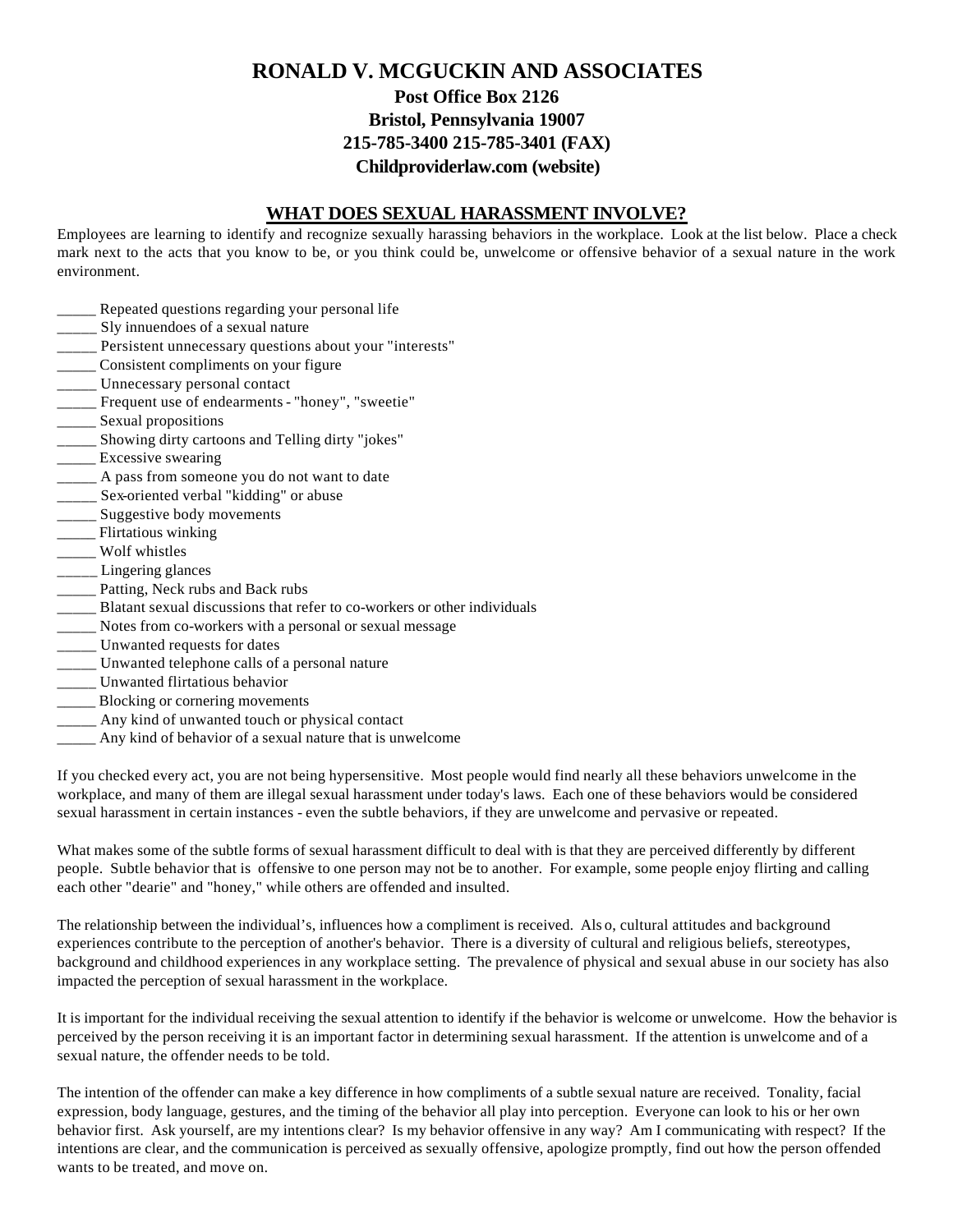# **AGENCY NAME**

| <b>SUBJECT: SEXUAL HARASSMENT POLICY NO:</b> |                 |
|----------------------------------------------|-----------------|
| <b>APPROVED BY:</b>                          | EFFECTIVE DATE: |
| BOARD OF DIRECTORS:                          | $\text{DATE:}$  |
| POLICY COUNCIL:                              | DATE:           |

**\*\*\*\*\*\*\*\*\*\*\*\*\*\*\*\*\*\*\*\*\*\*\*\*\*\*\*\*\*\*\*\*\*\*\*\*\*\*\*\*\*\*\*\*\*\*\*\*\*\*\*\*\*\*\*\*\*\*\*\*\*\*\*** 

AGENCY NAME provides a workplace free of discrimination. Actions, words, jokes, or comments based on an individual's sex, race, age, ethnicity, religion, or any legally protected characteristic are not tolerated. Overt and subtle harassment creates an offensive, hostile, and uncomfortable work environment and is strictly prohibited. Harassment by any employee requires investigation. If harassment is found, the harasser will be subject to disciplinary action including possible termination.

AGENCY NAME prohibits sexual harassment. AGENCY NAME employees, volunteers, clients, and applicants have a right to work in a discrimination free environment, including freedom from sexual harassment.

Sexual Harassment is strictly prohibited and will not be tolerated. Sexual Harassment may be defined as, but not limited to:

- 1. Suggesting to an employee that submitting to sexual favors enhances employment opportunities and/or advancement.
- 2. Threatening or insinuating that refusal to submit to sexual advances will adversely affect employment appraisal, wages, advancement, assigned duties, shifts, or any other condition of employment or career development.
- 3. Unwelcome sexual advancement or flirtation.
- 4. Using sexually degrading words.
- 5. Sexually suggestive or erotic comments regarding a person's body or mannerisms.
- 6. Display of graphically sexual depiction and/or object in the workplace.

Supervisors shall maintain a workplace free of sexual harassment. Sexual harassment polices shall be discussed with employees assuring that insulting and/or degrading sexual harassment shall not be tolerated.

## **Sexual Harassment Complaint Procedure:**

Sexual and impermissible harassment complaints should be reported immediately to an employee's supervisor. If it is inappropriate to notify the supervisor, contact the **EXECUTIVE DIRECTOR/DIRECTOR**. Sexual harassment complaints will be investigated promptly and all information will be kept confidential. Investigation results require the **EXECUTIVE DIRECTOR/DIRECTOR'S** action and resolution.

## **Sexual Harassment Complaint Action:**

Sexual harassment investigations confirming allegations require swift and prompt corrective action and disciplinary action